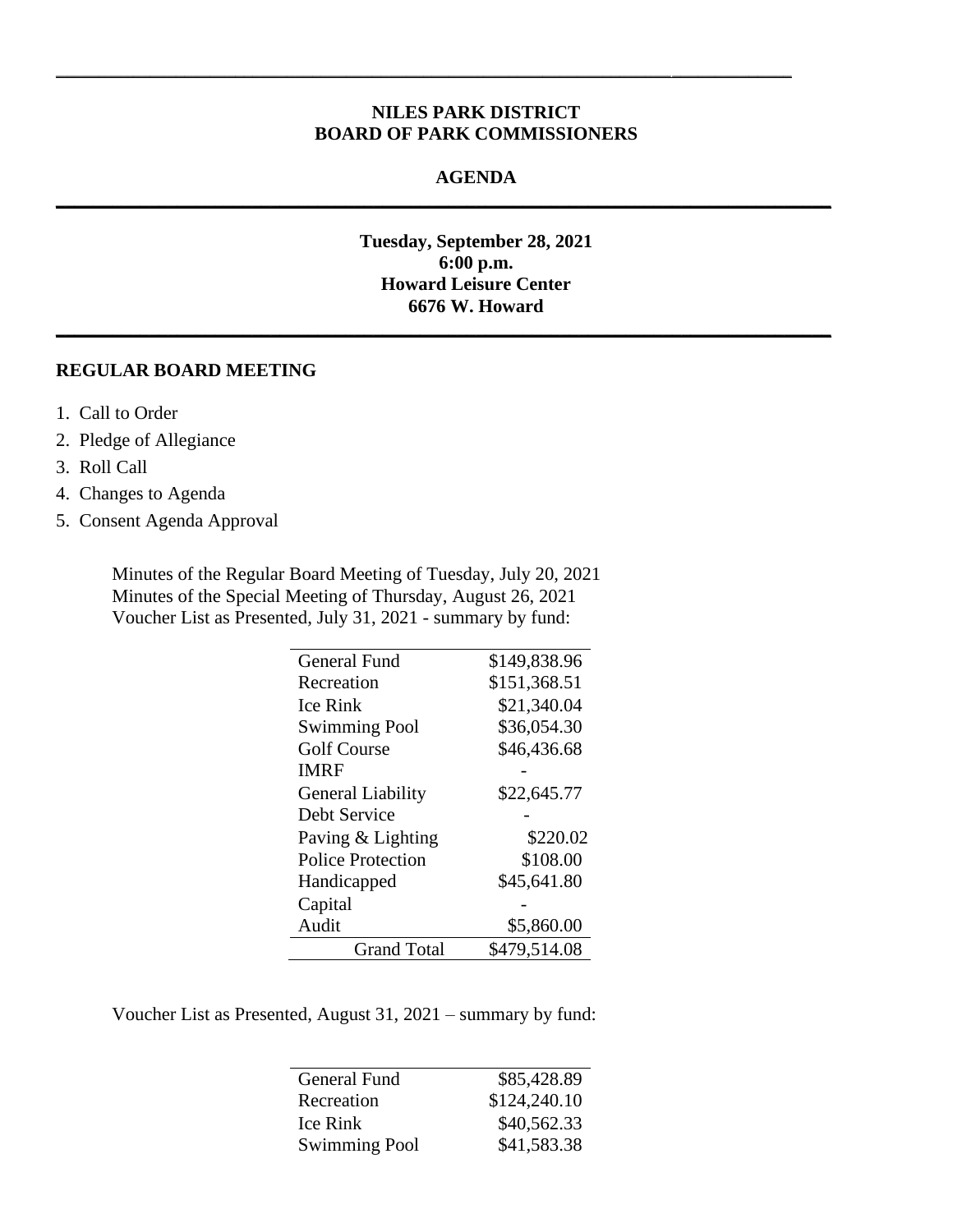| <b>Golf Course</b>       | \$25,832.23  |
|--------------------------|--------------|
| <b>IMRF</b>              |              |
| <b>General Liability</b> | \$4,371.00   |
| Debt Service             | \$2,000.00   |
| Paving & Lighting        | \$16,670.63  |
| <b>Police Protection</b> |              |
| Handicapped              | \$5,278.73   |
| Capital                  |              |
| Audit                    |              |
| <b>Grand Total</b>       | \$345,967.29 |

- 6. Treasurer's Report August 17, 2021 September 28, 2021
- 7. Reports of Park Officials

A. President's Report

B. Attorney's Report

# 8. Board Reports

# 9. New Business

A. Discussion/Approval of 21-O-101: An Ordinance providing for the issue of not to exceed \$2,600,000 Taxable General Obligation Refunding Park Bonds (Alternate Revenue Source), Series 2021A, and not to exceed \$875,000 General Obligation Refunding Park Bonds (Alternate Revenue Source), Series 2021B, of the District, for the purpose of refunding certain outstanding alternate bonds of the District, providing for the pledge of certain revenues to the payment of principal and interest on said bonds and the levy of a direct annual tax sufficient to pay such principal and interest and authorizing the sale of said bonds to the purchaser thereof.

B. Discussion/Approval of 21-O-102: An Ordinance providing for the issue of not to exceed \$1,152,000 General Obligation Limited Tax Park Bonds, Series 2021C, of the District, for park purposes and for the payment of certain outstanding obligations of the District, providing for the levy of a direct annual tax to pay the principal and interest on said bonds, and authorizing the sale of said bonds to the purchaser thereof.

C. Discussion/Approval of 21-O-103: An Ordinance authorizing and directing the execution of an Escrow Agreement in connection with the issue of not to exceed \$2,600,000 Taxable General Obligation Refunding Park Bonds (Alternate Revenue Source), Series 2021A, of the District.

- D. Discussion/Approval of beverage vendor for Park District
- E. Discussion on updated Board and Administrative policy manual
- 10. Old Business
- 11. Miscellaneous